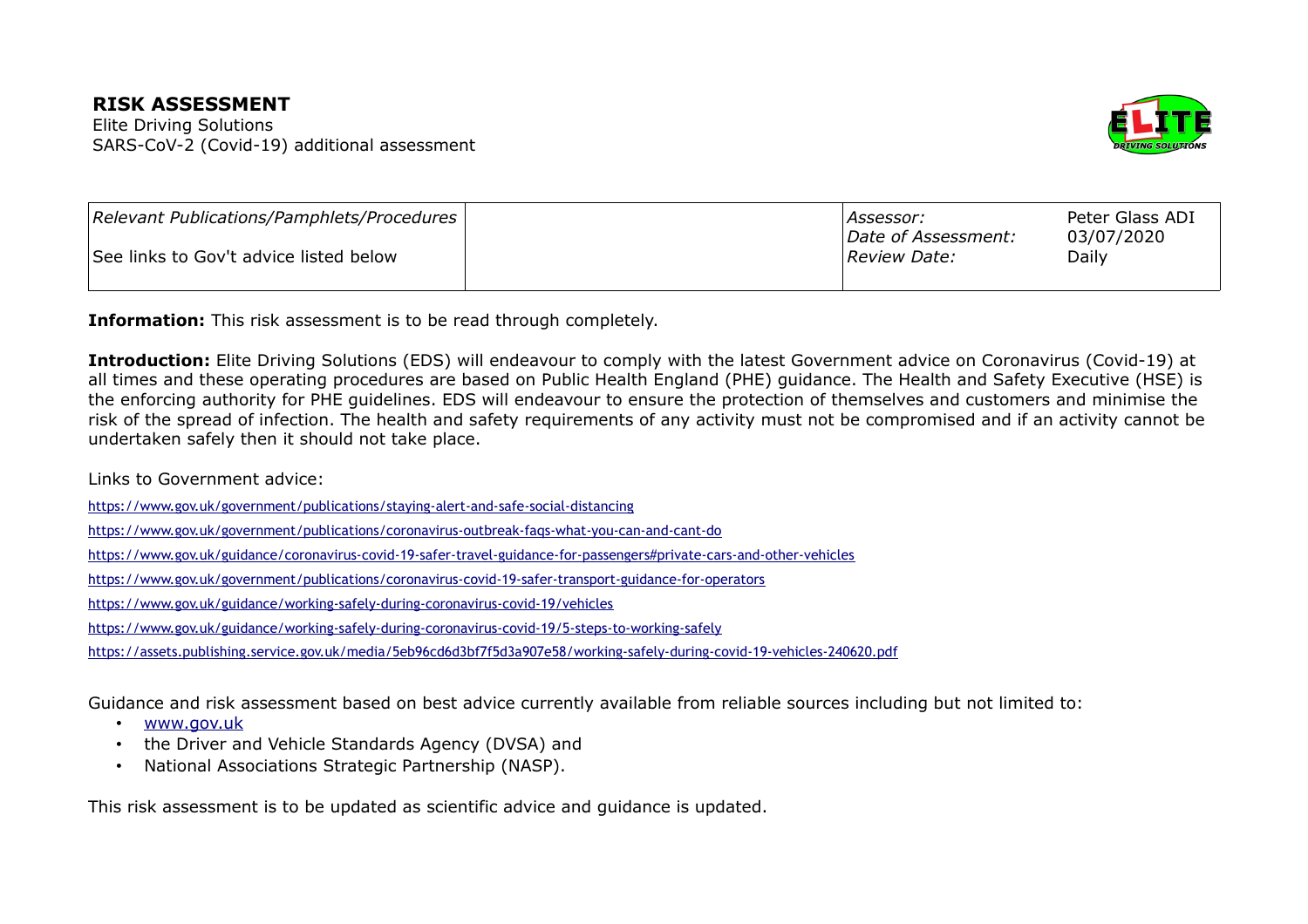|                         | <b>Hazard</b>        | <b>Hazards</b><br><b>Identified</b> | <b>Controls</b>                                                                                                                                                                                                                                                                                                                                                                                                                                                                                                                                                                                                                       | <b>Risk</b><br>Level | <b>Additional Controls</b>                                                                                                   | <b>Residual</b><br><b>Risk</b><br>Level |
|-------------------------|----------------------|-------------------------------------|---------------------------------------------------------------------------------------------------------------------------------------------------------------------------------------------------------------------------------------------------------------------------------------------------------------------------------------------------------------------------------------------------------------------------------------------------------------------------------------------------------------------------------------------------------------------------------------------------------------------------------------|----------------------|------------------------------------------------------------------------------------------------------------------------------|-----------------------------------------|
| 1                       | Social<br>Distancing | Outside<br>vehicle                  | Outside the vehicle, a social distance of 2m minimum will be adhered to.<br>Instructors will not collect students at the door or enter the house of any<br>student, but may text their arrival if needed.<br>Initial meeting will take place outside the vehicle and an initial assessment of MEDIUM<br>suitability for the lesson will take place before entering the vehicle.<br>Students should be prepared for this and dress accordingly.                                                                                                                                                                                        |                      |                                                                                                                              |                                         |
| $\overline{2}$          | Social<br>Distancing | Inside Vehicle                      | Current advice is for a 2m distance or 1m+ if this is not possible.<br>This is <b>NOT POSSIBLE</b> in a vehicle. Distancing will be under 1m<br>Government advice suggests that in these cases, face coverings should be used,<br>but also suggests that these have little effect on safety.<br>However, face coverings will be worn at all times in the vehicle by all parties.<br>see section 13 - Hygiene - respiratory                                                                                                                                                                                                            | <b>HIGH</b>          | Windows open<br>whenever<br>reasonable.<br>Face forward<br>whenever possible.<br><b>Breaks outside</b><br>vehicle as needed. | <b>HIGH</b>                             |
| $\overline{\mathbf{3}}$ | Symptoms             | Instructor                          | Following current government advice:<br>If any symptoms show, all lessons will be cancelled immediately and the<br>instructor will self isolate for 7 days or until a negative Covid test result is<br>obtained.<br>If anyone in the instructors household is exhibiting symptoms or has a positive<br>test, or if the instructor has any reason to think that they have been exposed<br>to the virus, they will self isolate for 14 days or until a negative test result is<br>obtained.<br>Instructors will make all reasonable efforts to not expose themselves to undue<br>risk.                                                  | <b>MEDIUM</b>        |                                                                                                                              |                                         |
| 4                       | Symptoms             | Learner                             | Following current government advice:<br>If students show any symptoms, they MUST cancel all lessons immediately and<br>self isolate for 7 days or until a negative Covid test result is obtained.<br>If anyone in the students household is exhibiting symptoms or has a positive<br>test, or have has any reason to think that they have been exposed to the virus,<br>they must self isolate for 14 days or until a negative test result is obtained.<br>Students should make all reasonable efforts to not expose themselves to undue<br>risk between lessons, and lessons may be refused if we feel that this is not the<br>case. | <b>MEDIUM</b>        |                                                                                                                              |                                         |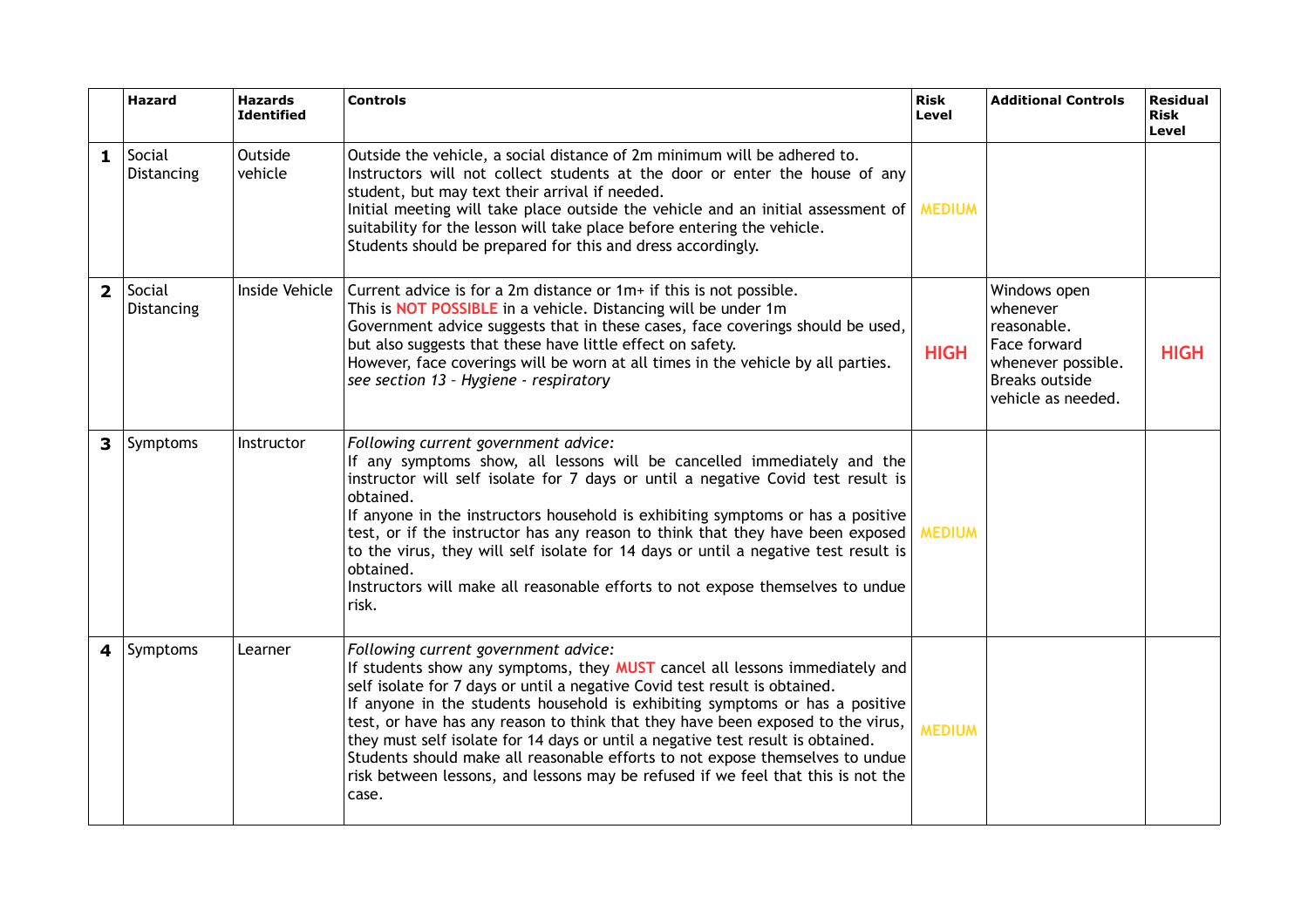| 5 | Symptoms                      | During lesson | In the event that either party starts to exhibit symptoms during a lesson, the<br>lesson <b>MUST</b> be terminated at the earliest safe opportunity.<br>If possible, both parties will exit the vehicle and socially distance.<br>If reasonable, the student will attempt to obtain a lift home from another<br>driver in their social bubble, or make their own way back home. If this is not<br>possible, the instructor will take them back home as safely as possible.<br>Both parties should then behave as if they may have been exposed. | <b>MEDIUM</b> |  |
|---|-------------------------------|---------------|-------------------------------------------------------------------------------------------------------------------------------------------------------------------------------------------------------------------------------------------------------------------------------------------------------------------------------------------------------------------------------------------------------------------------------------------------------------------------------------------------------------------------------------------------|---------------|--|
| 6 | Vulnerable<br><b>Students</b> | Shielding     | Any students that are shielded (extremely clinically vulnerable), or any<br>students that are living with someone that is shielding WILL NOT be able to<br>attend driving lessons.                                                                                                                                                                                                                                                                                                                                                              | <b>LOW</b>    |  |
| 7 | Vulnerable<br><b>Students</b> | Vulnerable    | Any vulnerable students or students that are living with someone that is<br>classified as vulnerable will be able to take lessons on agreement with their<br>instructor that they understand the risks involved, and accept that they are<br>responsible for that risk.<br>EDS does not accept any liability for a household member contracting Covid-19.                                                                                                                                                                                       | <b>HIGH</b>   |  |
| 8 | Hygiene                       | Vehicle       | Before each lesson, the car <b>MUST</b> be cleaned on all touch surfaces with<br>suitable antibacterial materials.<br>Touch surfaces include but may not be limited to:<br>Steering wheel<br>Gear stick<br>Parking brake<br>Keys or ignition button<br>Door handles<br>Seat adjustments<br>Window controls<br>Light / Washer stalk controls<br>Mirror / Door mirror controls<br>Seatbelt and attachments                                                                                                                                        | <b>HIGH</b>   |  |
| 9 | Hygiene                       | Manual        | Before lessons, all parties MUST wash hands for at least 20 seconds with soap<br>and water, or with a suitable antibacterial gel if this is not possible.<br>All parties should refrain from touching each other, themselves (especially<br>face) and should keep body covered as much as possible.<br>After lessons, parties should shower and wash clothes as soon as possible.                                                                                                                                                               | <b>HIGH</b>   |  |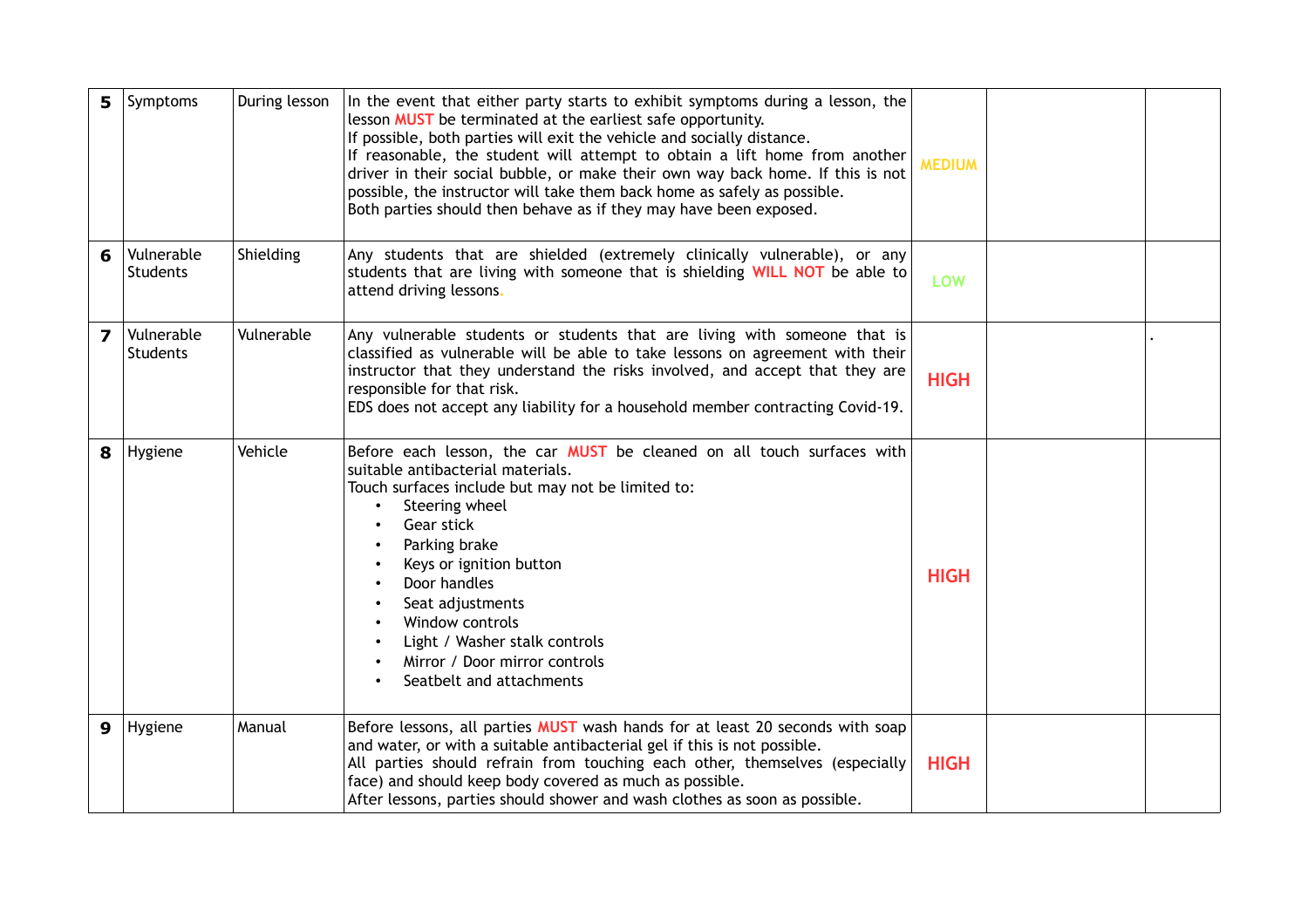| $10$ Hygiene | Manual -<br>Learning<br>materials | During lessons, all parties will take care not to spread the virus via any learning<br>materials or any other items.<br>Students MUST NOT handle any learning materials during the lesson.<br><b>HIGH</b><br>Instructors will not handle anything belonging to the student, including licence.                                                                                                                                                                                                                                        |               | Students to bring all<br>needed items with<br>them during lesson.<br>Including pens.                                         | <b>MEDIUM</b> |
|--------------|-----------------------------------|---------------------------------------------------------------------------------------------------------------------------------------------------------------------------------------------------------------------------------------------------------------------------------------------------------------------------------------------------------------------------------------------------------------------------------------------------------------------------------------------------------------------------------------|---------------|------------------------------------------------------------------------------------------------------------------------------|---------------|
| $11$ Hygiene | Manual -<br>Gloves                | Currently there is some dispute as to the effectiveness of wearing gloves with<br>reducing the risk of transmission of Covid-19.<br>If gloves are used, then suitable safety precautions in their use and disposal MEDIUM<br>should be met.                                                                                                                                                                                                                                                                                           |               |                                                                                                                              |               |
| $12$ Hygiene | Manual -<br>Payment               | All parties will be aware of the potential to spread infection by handling of<br>cash.<br>If possible, payment should be made via bank transfer.<br>If cash payment is necessary, then instructors should make sure that the money<br>is cleaned or not handled for 72 hours before use.                                                                                                                                                                                                                                              | <b>MEDIUM</b> |                                                                                                                              |               |
| $13$ Hygiene | Respiratory                       | Face coverings will be worn inside the vehicle at all times<br>Face covering will not need to be N95/KN95/FFP2 grade but will need to fit<br>correctly and provide adequate droplet filtration and oxygen transmission.<br>Face covering MUST NOT obscure vision or cause vision to be obscured by<br>fogging spectacles.<br>Washing and/or disposal of face coverings must be followed as per<br>manufacturers instructions<br>In the event that students cannot or will not wear a face covering, the ADI may<br>cancel the lesson. | <b>HIGH</b>   | Windows open<br>whenever<br>reasonable.<br>Face forward<br>whenever possible.<br><b>Breaks outside</b><br>vehicle as needed. | <b>HIGH</b>   |
| $14$ Hygiene | Disposal of<br>contaminates       | Each car will have facilities available for disposal of any potentially<br>contaminated material.<br>Students will be responsible for disposing of their own PPE safely.<br>Contaminated materials will be safely disposed of as frequently as reasonably<br>possible.                                                                                                                                                                                                                                                                | <b>MEDIUM</b> |                                                                                                                              |               |
| $15$ PPE     | <b>Updates</b>                    | As updates come to light about the best use of PPE, EDS will make best effort<br>to update all students with new information.<br>Students will be expected to follow any changes to these recommendations.                                                                                                                                                                                                                                                                                                                            | <b>MEDIUM</b> |                                                                                                                              |               |